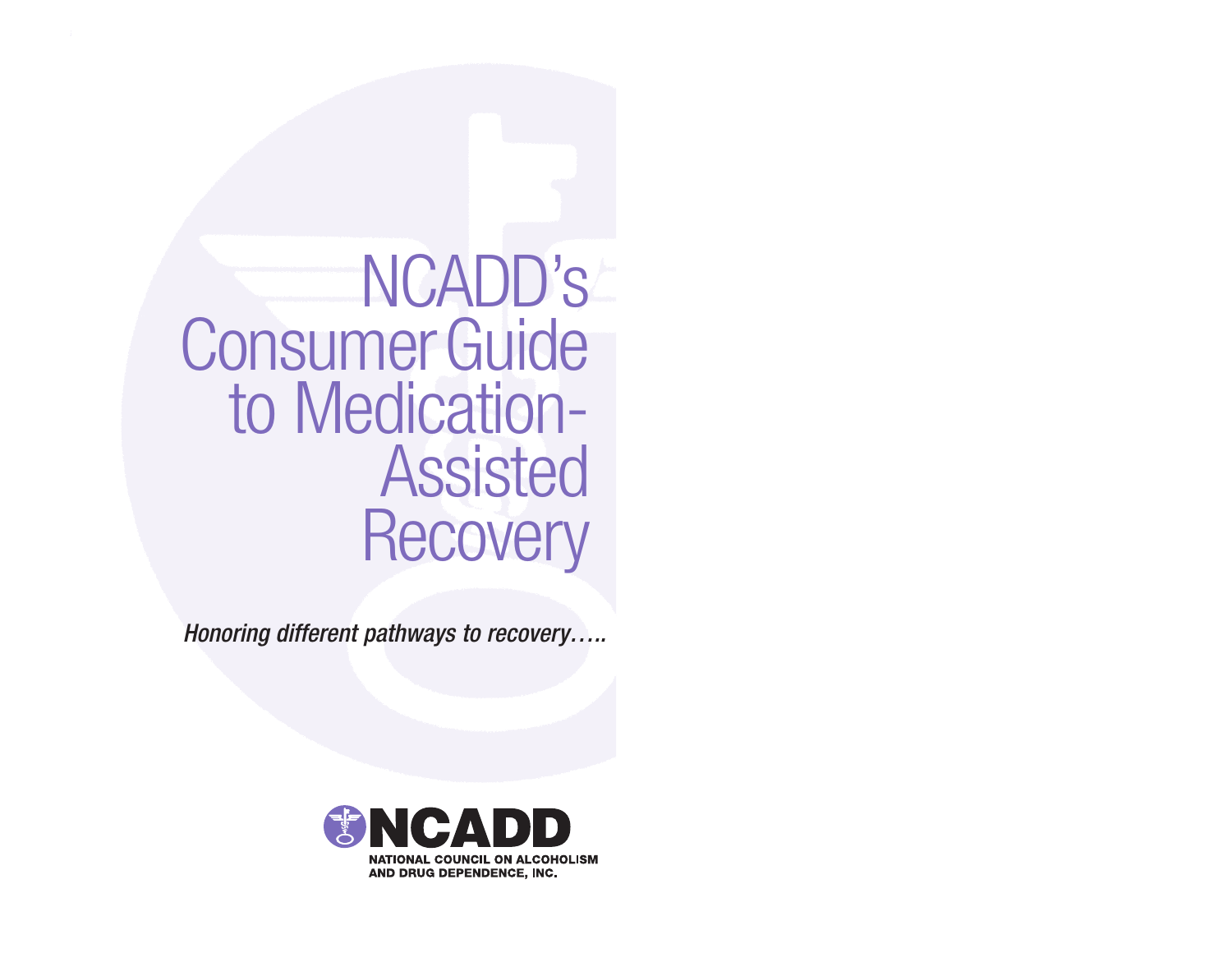### **Introduction**

**T here are many pathways to addiction recovery.** One pathway can be Medication-Assisted Recovery—the use of medication, as prescribed and overseen by a physician knowledgeable about addiction care, to support recovery from a substance use disorder. The purpose of *NCADD's Consumer Guide to Medication-Assisted Recovery* is to educate the "consumer"—anyone considering medications to aid their own addiction recovery or that of a family member, and anyone who has reservations or questions about this option. A well-informed person can make wise decisions about their recovery.

We know that people who suffer from the disease of addiction generally need each other to recover. Ironically and tragically, the one place individuals in Medication-Assisted Recovery might expect to find support, tolerance and empathy—within the addiction treatment and the recovery communities—is where they are all too often viewed as not being abstinent, criticized, and denied their legitimate status as a person in recovery. This Guide is designed to dispel some of the myths, misconceptions, misinformation and the stigma that surround this often lifesaving pathway to recovery.

Some wrongly view the use of a medication to abstain from a drug as "just substituting one drug for another." However, decades of research and treatment experience show that it is not. To understand why and how these medications work, please keep reading.

*NCADD's Consumer Guide to Medication-Assisted Recovery* offers general information about leading medications used in the treatment of addiction. We do not support or reject any particular medication. You must consult with your doctor or other treatment provider to find out if a particular medication could help you.

NCADD is grateful to our Affiliate, **The Council of Southeast Pennsylvania** (formerly the Bucks County Council on Alcoholism and Drug Dependence) in Greater Philadelphia, PA and its program, **PRO-ACT,** for creating the original Consumer's Guide, which was edited and updated by the Medical/Scientific Committee of the National Council on Alcoholism and Drug Dependence, Inc.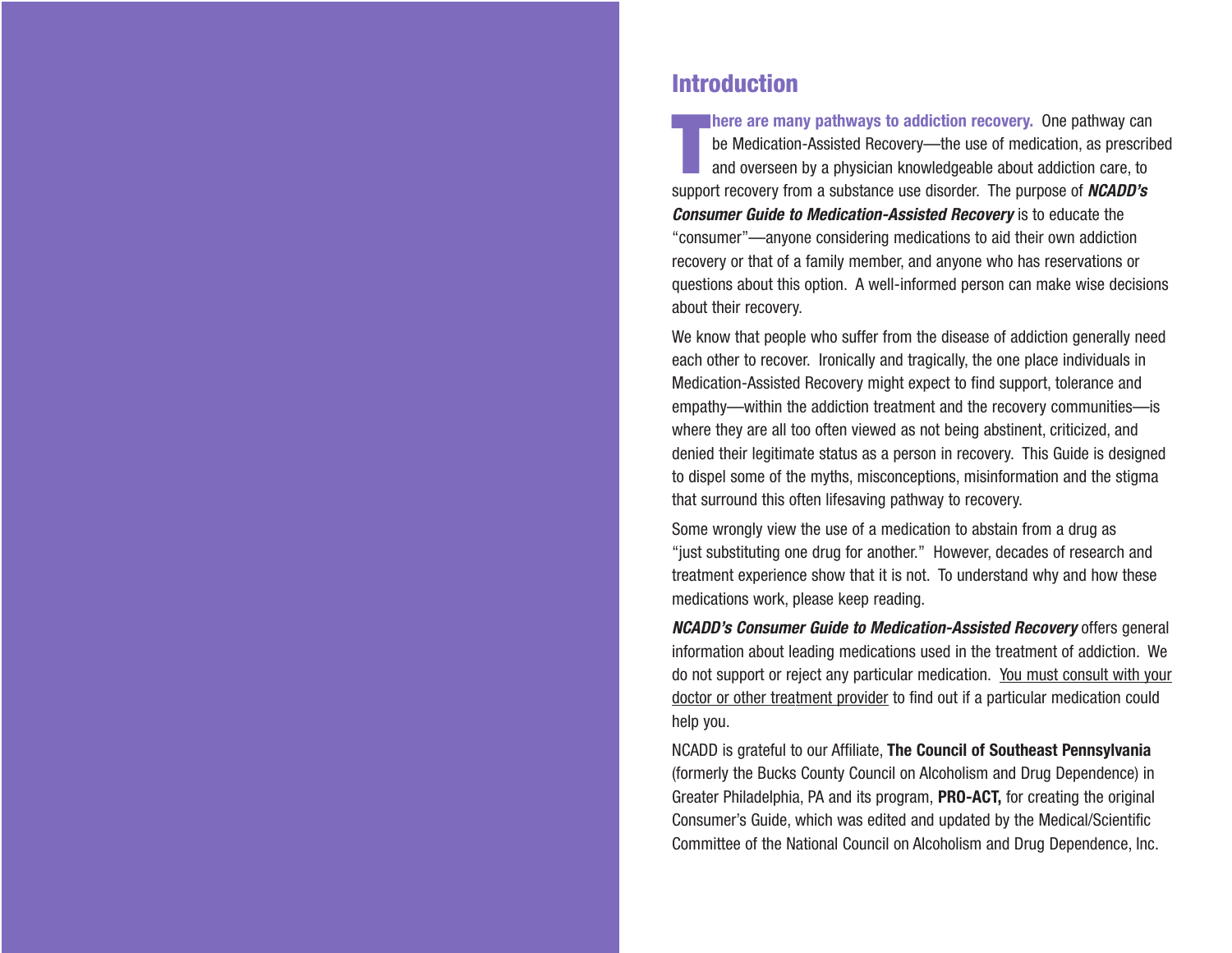# **Inside this Guide**

| <b>ABOUT MEDICATION-ASSISTED RECOVERY</b>  | 1              |
|--------------------------------------------|----------------|
| <b>TOBACCO/NICOTINE ADDICTION</b>          | $\overline{2}$ |
| ABOUT NICOTINE REPLACEMENT THERAPY         | 3              |
| <b>ALCOHOL DEPENDENCE</b>                  | 4              |
| <b>MEDICATIONS FOR TREATING</b>            |                |
| ALCOHOL DEPENDENCE                         | 5              |
| <b>ABOUT DISUFIRAM</b>                     | 5              |
| ABOUT ACAMPROSATE                          | 5              |
| ABOUT NALTREXONE                           | 6              |
| <b>OPIOID DEPENDENCE</b>                   | 7              |
| <b>MEDICATIONS FOR TREATING</b>            |                |
| <b>OPIOID DEPENDENCE</b>                   | 8              |
| ABOUT METHADONE                            | $8 - 9$        |
| <b>ABOUT BUPRENORPHINE</b>                 | $10 - 12$      |
| ABOUT NALTREXONE                           | 12             |
| <b>QUESTIONS TO ASK YOUR</b>               |                |
| <b>HEALTH PROFESSIONAL</b>                 | 13             |
| <b>CONCLUSION</b>                          | 14             |
| <b>GLOSSARY &amp; COMMONLY USED TERMS</b>  | $15 - 16$      |
| <b>INFORMATION &amp; SUPPORT RESOURCES</b> | 17             |
| <b>REFERENCES</b>                          | 18-19          |

### **About Medication-Assisted Recovery**

Inderstanding that prolonged use of alcohol and other drugs can change<br>the structure and function of the brain helps explain why pharmacologic<br>treatment can have an important role in the treatment of addiction. the structure and function of the brain helps explain why pharmacological treatment can have an important role in the treatment of addiction. Unless restorative, rebalancing treatment is provided, these functional brain derangements can result in worsening or sabotage of recovery attempts.

The phrase "Medication-Assisted Recovery" is a practical, accurate, and non-stigmatizing way to describe a pathway to recovery made possible by physician-prescribed and monitored medications, along with other recovery supports, e.g., counseling and peer support. Although no medications cure dependence on drugs or alcohol, some can play a significant and lifesaving role in helping people begin and sustain recovery. However, some medications may interfere with the recovery process. Therefore, when considering use of medications, we suggest you always consult a prescriber who is knowledgeable about and successfully experienced in treating substance use disorders. Since these medications can, if misused, be dangerous, always obtain them with a legitimate prescription.

Many treatment programs and physicians use medications as an important tool in the treatment of addiction, for purposes such as:

- to detoxify a person/prevent withdrawal
- to reduce the frequency and intensity of cravings
- to dampen or block the experience of feeling "high" or intoxicated
- to provide a shield against impulsive use
- to treat or control symptoms of a medical or mental disorder, that if left untreated could lead to relapse.

# **Co-occurring Disorders**

**Many people with substance use disorders also have problems with**<br>depression, anxiety, post-traumatic stress disorder or attention defi<br>disorders together increases the chances of long term recovery. Montal health depression, anxiety, post-traumatic stress disorder or attention deficit disorders together increases the chances of long-term recovery. Mental health care often and appropriately includes the use of medications, such as antidepressants, bipolar medications and anti-anxiety drugs. It is vital for the safety of individuals with co-occurring disorders to inform all their treating professionals about each medication they are taking. Full review of these medications is beyond the scope of this guide. We suggest that you always consult with an experienced health professional knowledgeable about co-occurring addiction and mental health disorders.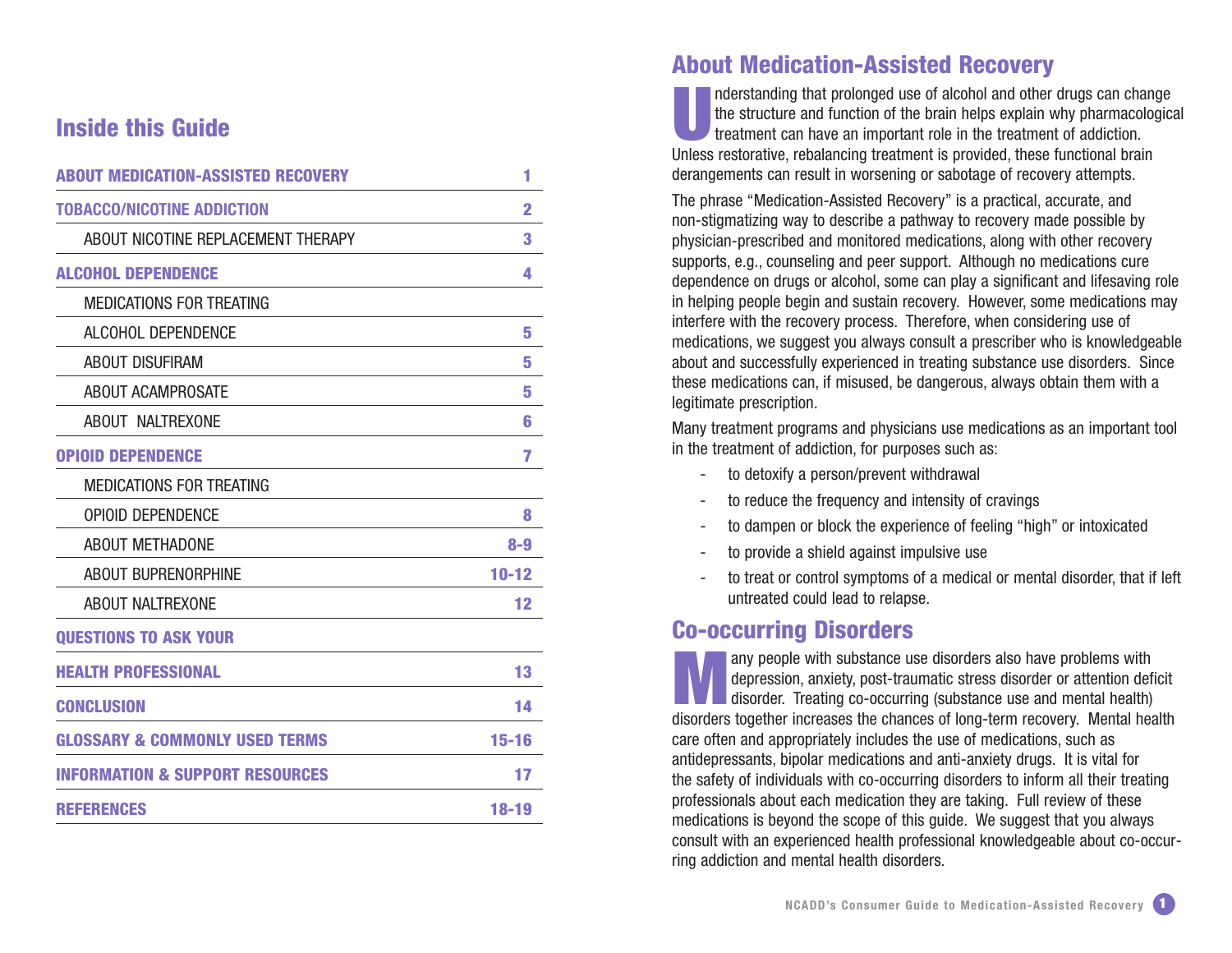# **Tobacco/Nicotine Addiction**

**Notified and include and include capacity with is rich in nicotine. Nicotine is a powerfully addictive drug, and the destructive effects of smoking tobacco are well-known and include capacity ling destruction and circulat** of tobacco, which is rich in nicotine. Nicotine is a powerfully addictive drug, and the destructive effects of smoking tobacco are well-known and include cancer, lung destruction and circulatory problems, such as heart disease. Smokers, on average, reduce their life expectancy considerably, but regain much of their longevity if they quit smoking.

When we begin to smoke cigarettes we slowly become absorbed by the culture of the drug. It protects us completely and becomes our way of coping with stress, dealing with anger and frustration, and celebrating. Over time tobacco becomes a core part of our identity. We become a smoking person not just a person who smokes.

Tobacco addiction has one of the highest relapse rates of any drug in widespread use among human beings. When we stop smoking, nicotine is out of our system within hours but our bodies may crave tobacco for weeks, months or even years. Changes in the brain induced by heavy nicotine intake tell us we need to smoke again.

#### **DID YOU KNOW?**

**V**ariables in the manufacturing of cigarettes are manipulated to increase  $^\prime$  the speed and intensity of nicotine delivery, such as the burn rate of the tobacco, the amount of tobacco per cigarette, the porosity of the paper, the number of ventilation holes in the paper wrapped around the filter, the temperature of the smoke and many other factors. Manufacturers claim that ammonia is added to enhance the flavor. The truth is that when ammonia in a cigarette burns, it creates a "free base" of nicotine (*i.e*., turns it into a gas) that facilitates the delivery of smoke to the lungs and increases the absorption of nicotine there. The cigarette thus becomes an excellent vehicle for administering the drug nicotine, but chewing tobacco also has highly significant addiction potential.

# **About Nicotine Replacement Therapy**

**Nicotine replacement therapy (NRT) replaces nicotine obtained from<br>smoking or other tobacco usage. Various nicotine delivery method<br>are available, some without prescription. These products are inter<br>for use in smoking cos** smoking or other tobacco usage. Various nicotine delivery methods **The available, some without prescription. These products are intended** for use in smoking cessation efforts to help people deal with withdrawal symptoms and cravings caused by the loss of nicotine from quitting. Several forms of NRT have been marketed, including the nicotine patch, inhaler, nasal spray, gum, sublingual tablet, and lozenge. Nicotine-mist "cigarettes" deliver the drug without actually smoking, but nicotine in any form is addictive. NRT is thought to be useful and beneficial for tobacco users who want to quit their addiction and is for most people perfectly safe. Cigarettes on the other hand cause the early deaths of about 5 million people each year. These people are not killed by the nicotine in the cigarette, but by other constituents of tobacco smoke leading to heart and lung disease and cancer. It is the nicotine that keeps the smoker addicted.

#### **DID YOU KNOW?**

**A** small number of people who use NRT, especially nasal spray and nicotine gum, will go on to use it on a longer term basis. These are usually highly nicotine dependent smokers who would not have been able to quit without the help of such medication. Such long term usage is much less harmful to health than smoking, but is still a compulsive pattern of use.

#### **HOW IT WORKS**

**NRT delivers nicotine to the smoker's brain more slowly than cigarettes do.**<br>This helps to damp down the urges to smoke that most smokers have in the early days and weeks after quitting, without removing nicotine completely. It gives the smoker the chance to break smoking cues in their daily lives, and might provide a more comfortable exit from the smoking habit. NRT, however, is best used with some form of counseling and support, as recommended by the U.S. Public Health Service.

#### **OTHER MEDICATIONS**

**B**upropion (Zyban, Wellbutrin SR), and varenicline (Chantix) have all been **D** shown to help some smokers quit. These drugs are only available by prescription, and come with some cautionary warnings. Your doctor should decide if they are best for you.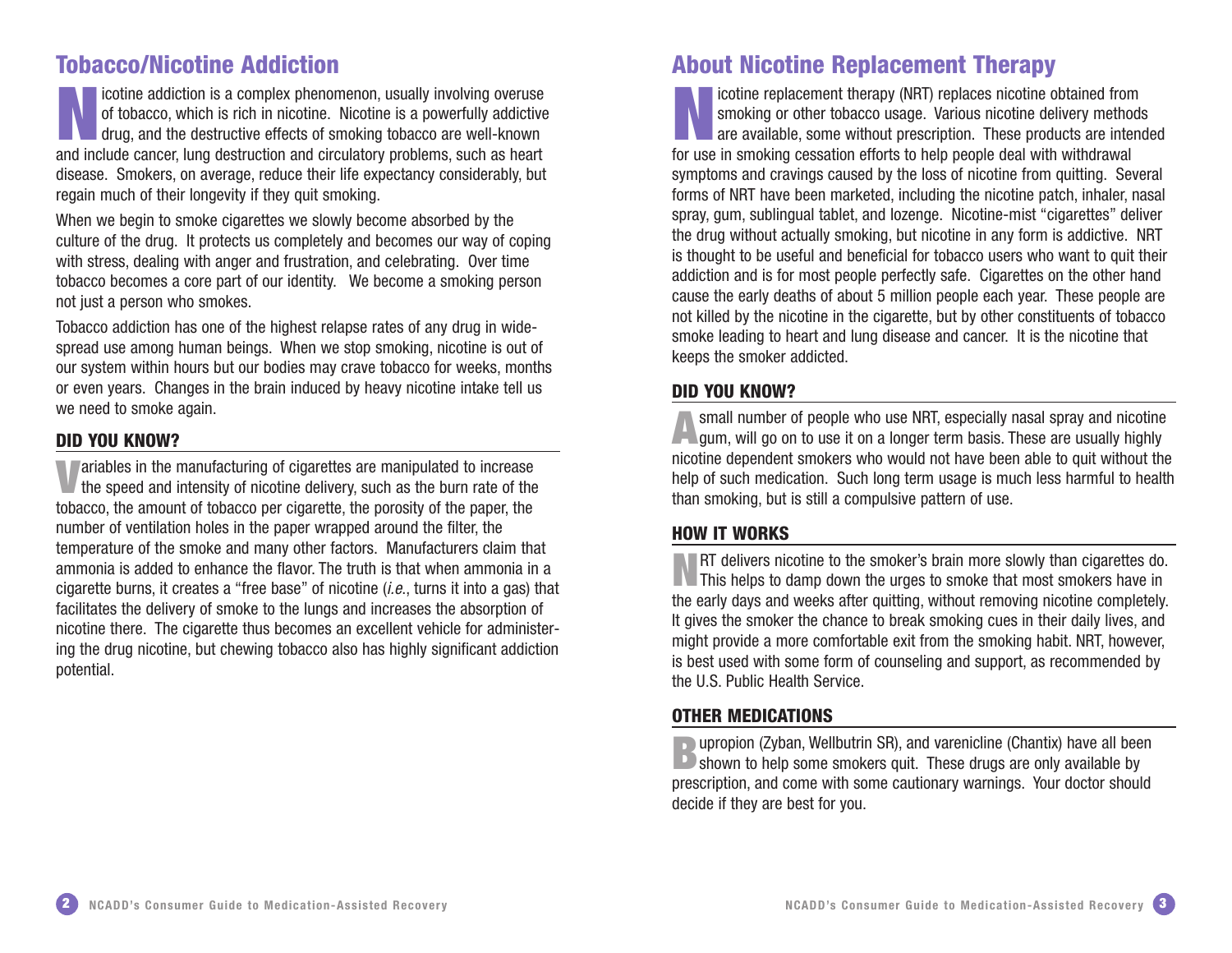# **Alcohol Dependence**

**Alcohol is a drug, legal for adults over 21 to consume. Many adults can have an occasional glass of wine or a beer without any significant impact on their daily lives. Alcohol misuse occurs when someone repeatedly drinks** can have an occasional glass of wine or a beer without any significant repeatedly drinks alcohol even though it causes significant problems in his or her life. If alcohol abuse or misuse continues, it can lead to dependence a physical and emotional addiction to alcohol which disrupts health and relationships, can cause missing work (often due to hangovers), or neglect of personal and work obligations. It can also lead to legal problems, such as being arrested for disorderly conduct or drinking and driving. You don't have to drink daily or drink large amounts of alcohol to have an alcohol problem.

You may reach a point where you are not able to quit drinking on your own, even when you want to. With dependence, you feel compelled to drink, and it may dominate your life. You may find that you plan your activities around alcohol. You may drink secretly, hide or lie about the amount that you drink. Over time, it will take larger amounts of alcohol before you feel its effects. You may get irritable or shake or have other withdrawal symptoms when you are unable to drink or try to quit on your own. With help, you can stop drinking, safely weather withdrawal symptoms, and begin living a sober life.

#### **DID YOU KNOW?**

**E**xcessive long-term use of alcohol disrupts the balance of the body's and **E** brain's chemistry. Alcohol dependence or alcoholism is not based on choice, poor morals, lack of willpower or a character flaw, but on how alcohol interacts with the brain and body. Like other chronic diseases, there is often a genetic or familial predisposition to alcohol problems, but such problems may or may not occur in members of susceptible families.

Individuals from at-risk families are well advised to exercise caution in their exposure to alcohol.

# **Medications for Treating Alcohol Dependence**

# **About Disulfiram**

**A**<br>**A** ntabuse® (Disulfiram) is a prescription medication that causes a bad<br>medication if people drink alcohol while taking it. Because people know the<br>medication will make them very ill if they drink alcohol, it helps th reaction if people drink alcohol while taking it. Because people know the to drink.

The reaction is flushing, nausea, vomiting, and anxiety. Even small quantities of alcohol, such as from food sauces and cough medicines, and even inhaled traces from shaving lotions, solvents and varnishes may induce the same symptoms.

#### **HOW IT WORKS**

**A**ntabuse® alters the metabolism of alcohol in the body by increasing the **Concentration of acetaldehyde. Acetaldehyde is the first break-down product** of alcohol, as it is metabolized by the body and it causes the uncomfortable reaction described above. This reaction makes it impossible for one who is taking Antabuse® to drink without experiencing discomfort or illness. Not everyone can tolerate Antabuse® or take the risk of an Antabuse-alcohol reaction.

# **About Acamprosate**

**Accept Calcium (Campral®) is a medication that helps people stay**<br>alcohol-free in combination with counseling or support groups, once they<br>have stopped drinking. Campral® helps reduce the emotional discomfort<br>and physical alcohol-free in combination with counseling or support groups, once they and physical distress (*e.g.*, sweating, anxiety, sleep disturbances) associated with staying alcohol-free.

Treatment with Campral® should begin as soon as possible following alcohol withdrawal, once alcohol abstinence is achieved. Campral® should be taken daily. Should you relapse, treatment can be continued and you should discuss your relapse with your doctor.

Campral® should be used as part of a comprehensive management program that includes psychosocial support such as counseling and support groups**.**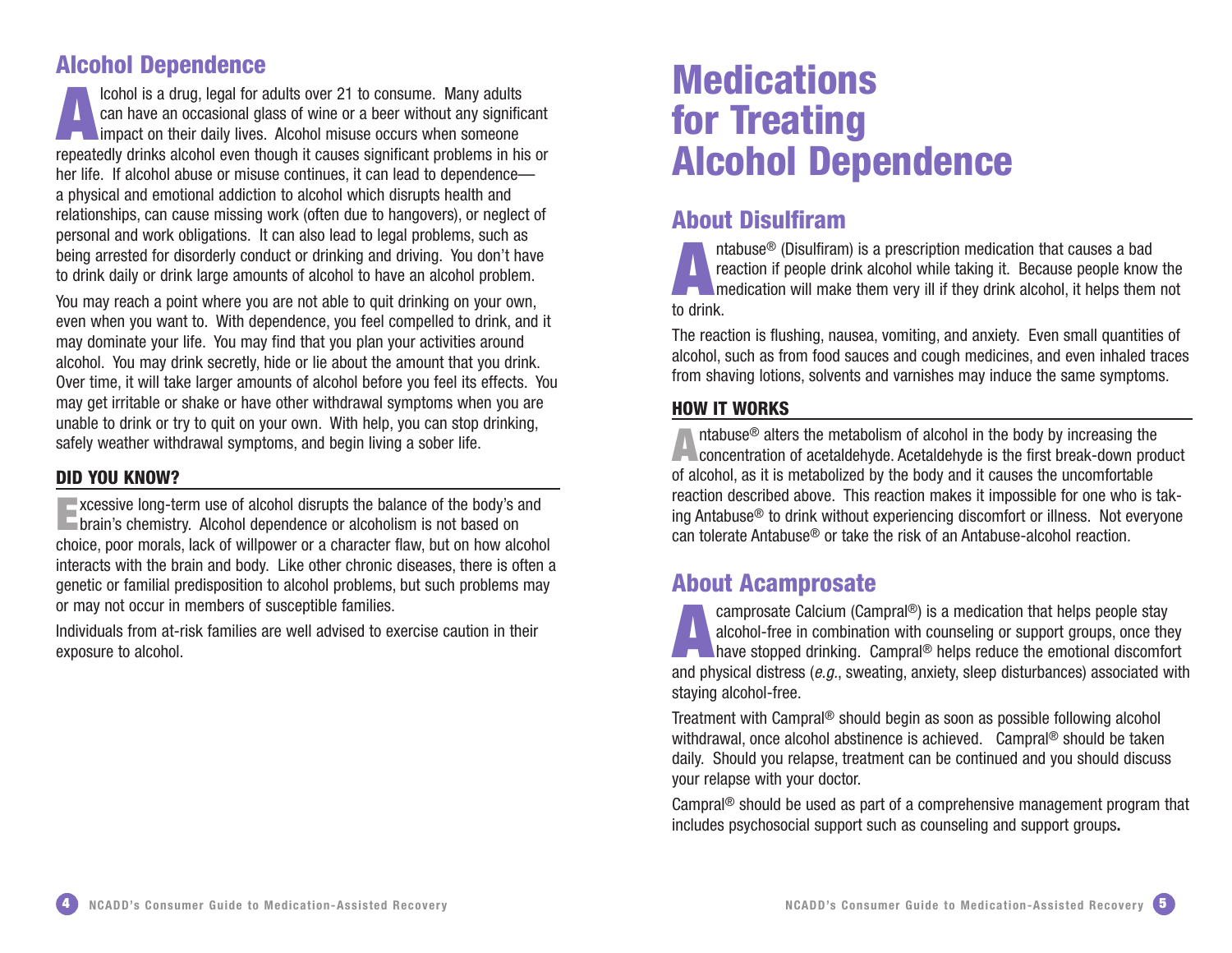#### **DID YOU KNOW?**

**C**ampral<sup>®</sup> has been used by over 1.5 million patients worldwide. It can be used by people with mild to moderate liver problems. Campral<sup>®</sup> can be taken with many other medications, including medications for anxiety, depression, and sleep disorders. Campral® is not addictive.

#### **HOW IT WORKS**

**C** ampral<sup>®</sup> is thought to work by restoring the chemical imbalance in the **U** brain caused by chronic exposure to alcohol. This makes it easier for people not to drink.

### **About Naltrexone**



**Naltrexone (ReVia®) is an oral medication that reduces the craving for alcohol, and also reduces the pleasurable effects of alcohol. This eff can help people reduce their drinking.** alcohol, and also reduces the pleasurable effects of alcohol. This effect can help people reduce their drinking.

Vivatrol, a long-acting form of naltrexone, is used to treat problem drinking and alcoholism. This drug is administered by injection and each shot lasts about a month.

#### **DID YOU KNOW?**

**N**altrexone will not prevent you from becoming impaired while drinking alcohol. It will not produce any narcotic-like effects or cause mental or physical dependence.

Naltrexone is available only with your doctor's prescription. In deciding to use any medication, the risks of taking the medicine must be weighed against the good it might do. This is a decision you and your doctor will make.

#### **HOW IT WORKS**

altrexone is not a narcotic. It works by blocking the "high" feeling that makes you want to use alcohol or narcotics.

# **Opioid Dependence**

oday, opioid dependence (addiction to heroin and to prescription opic<br>
e.g., Percocet, codeine, etc.) in the United States is again on the<br>
increase. Sadly, fear of the stigma associated with treatment keeps<br>
many people f oday, opioid dependence (addiction to heroin and to prescription opioids, *e.g*., Percocet, codeine, etc.) in the United States is again on the increase. Sadly, fear of the stigma associated with treatment keeps rapidly out of control and can result in death by overdose (accidental or intentional), suicide and other complications.

More and more, opioid dependence is being accepted as a chronic disease, much like alcoholism, high blood pressure or diabetes.

This stigma is rooted in the centuries-old belief that addiction is a moral failure or lack of willpower. It has only been within the last 20 years that researchers began to realize that opioid dependence is a medical condition caused by changes in the brain—changes that didn't go away, sometimes for months or years after patients stopped using opioid drugs.

Removing the stigma of opioid dependence is critical to helping patients receive proper care. A key part of achieving this goal is wider recognition that opioid dependence is a medical—not a moral—issue.

#### **DID YOU KNOW?**

**T**ypically, the changes in the brain caused by opioid dependence will not  $\blacksquare$  correct themselves right away, even though the opioid use has stopped. In fact, these changes can trigger cravings for the drug months and even years after a patient has stopped using opioids. Consequently, overcoming opioid dependence is not simply a matter of eliminating narcotic drugs from the body.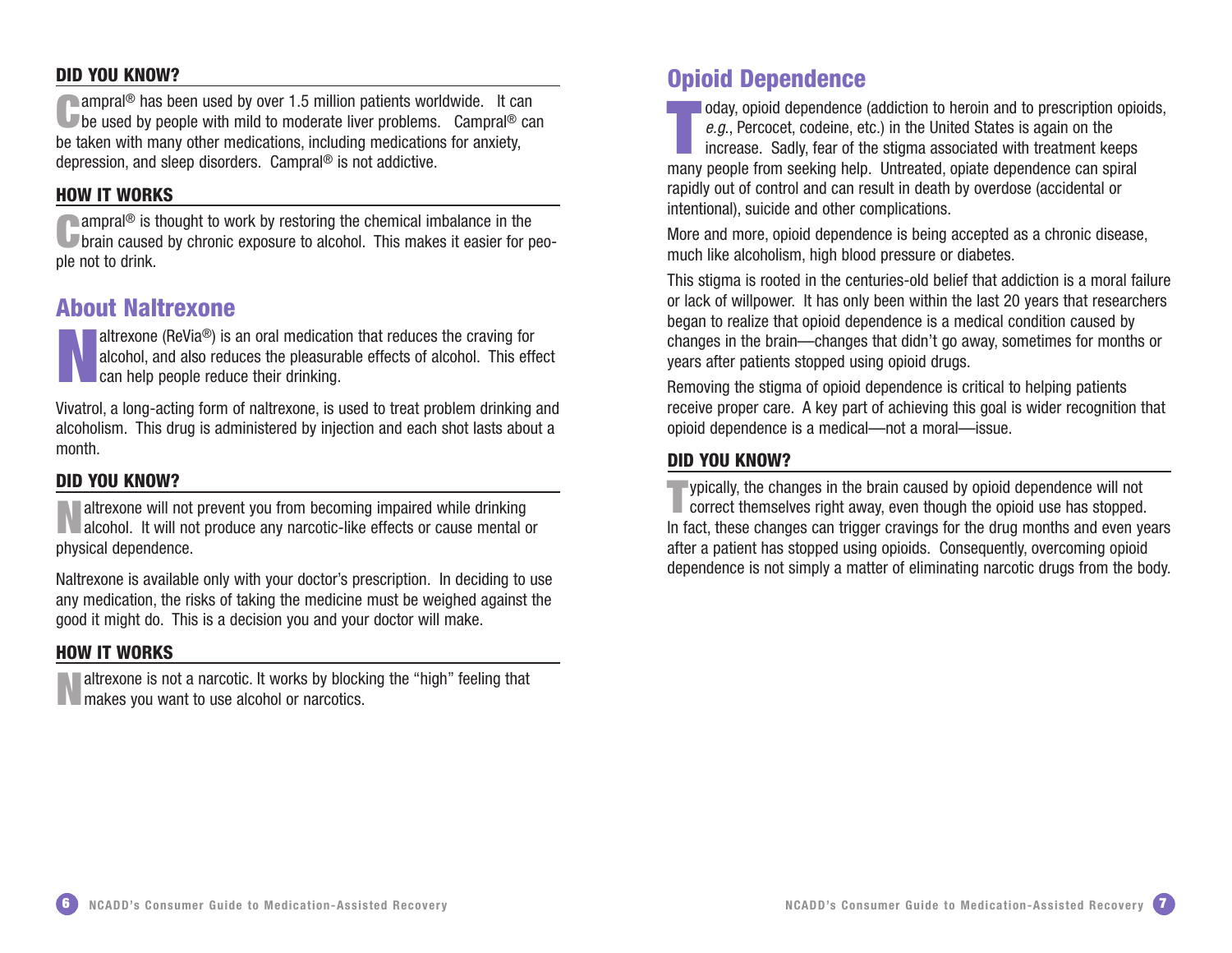# **Medications for Treating Opioid Dependence**

## **About Methadone**

**F**<br>F<br>Shoul or detoxification, methadone is a medication that prevents opioid withdrawal symptoms for about 24 to 36 hours. For maintenance, it must be taken daily. After a doctor has determined the right dose, methadone should not make a person "high," but instead allow him or her to function normally. Properly administered methadone blocks the "high" from opioids (*e.g.*, heroin, OxyContin, or vicodin).

Different treatment programs dispense methadone for varying lengths of time (*i.e.*, detoxification or maintenance). The amount of time a person is on methadone varies per person. It is determined by each individual and his or her medical professional. To achieve stable recovery, some people need to stay on methadone for long periods of time or for life; others use methadone only temporarily for "detox."

# **About Methadone Clinics**

**M**ethadone maintenance clinics offer medication-assisted outpatient treatment for people who are dependent on opioid drugs. These programs use methadone to help a person abstain from illicit opioids or from misuse of pain-relieving prescription opioids. Methadone clinics provide counseling and other services along with medication. Methadone is administered under a physician's supervision.

#### **DID YOU KNOW?**

**T**his synthetic narcotic has been used to treat opioid addiction for more than 40 years. At the correct dose, methadone has no adverse effects on mental capability, intelligence, or employability. It is not sedating or intoxicating, nor does it interfere with ordinary activities such as driving a car or operating machinery. Patients are able to feel pain and experience emotional reactions. Most importantly, methadone relieves the craving associated with opioid addiction. People receiving this treatment often have good jobs and lead happy, productive lives. The same is true of buprenorphine.

### **HOW IT WORKS**

**EVERY CELL IN OUR DOMARY CONSUMED SUBSTANCES**, such as dopamine (a naturally occurring brain chemical that allows us to feel good), to enter cells. Without receptors a substance can have no effect because it cannot enter the cell.

Pictured below on the left is the normal relationship between nerve cells in the brain and dopamine.

On the right, heroin releases an excess of dopamine in the body and causes users to need an opiate to continuously occupy the opioid receptors in the brain. Methadone works by filling these receptors. This is the stabilizing factor that allows the opiate-dependent person on methadone to change their behavior and to discontinue heroin use. Methadone is an opioid full agonist.

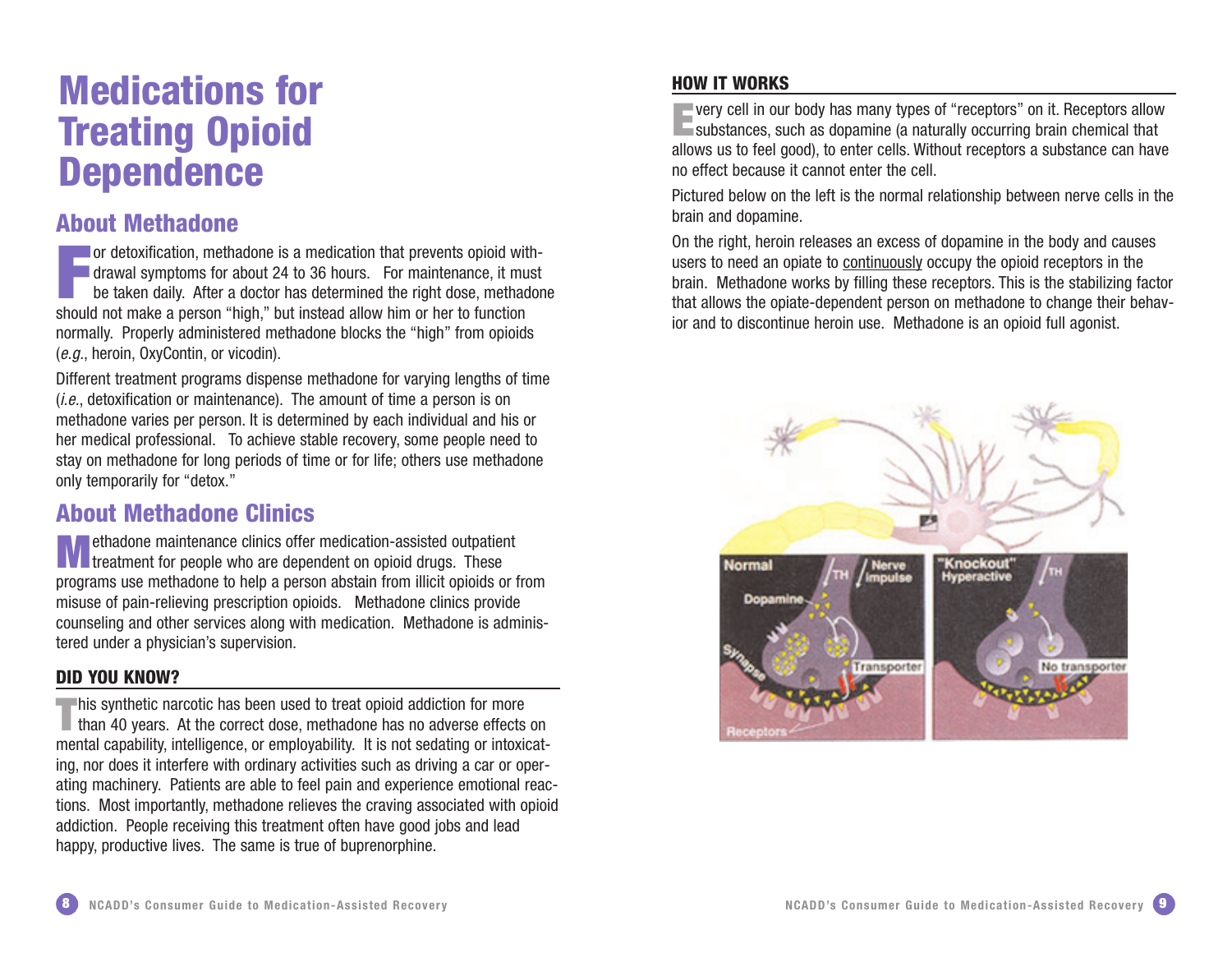# **About Buprenorphine**

**Buprenorphine (Suboxone®) appears to have some advantages over<br>
prescription pain medications, heroin, or opioids. It helps decrease<br>
prescription pain medications, heroin, or opioids. It helps decrease** methadone and naltrexone. It helps suppress withdrawal from cravings and reduces the effects of other opioids. "Bupe" can block or arrest opioid withdrawal, and generally produces no "high."

Buprenorphine is approved for treating opiate dependence and can be prescribed in a doctor's office. Many people can take "Bupe" at home, like medicines for other medical conditions, after the doctor determines the right dose. Daily visits for treatment aren't necessary after dose is established. Generally, a doctor treating a patient with buprenorphine will also provide or refer the patient for counseling.

Because it is often very difficult for a person to detoxify from opiate drugs, many people don't make it that far; buprenorphine can be used to help people make that transition. Alternatively, it can be prescribed for long-term maintenance, often with excellent results.

Only qualified doctors with a DEA (Drug Enforcement Agency) identification number can start in-office treatment and provide prescriptions for ongoing medication. CSAT (Center for Substance Abuse Treatment) has a website that helps patients locate qualified doctors (see Information and Support Resources—page 17).

#### **DID YOU KNOW?**

**P** atients can switch from methadone to buprenorphine. It is also possible for patients receiving buprenorphine to be switched to methadone. The two medications are very different. A number of factors affect whether buprenorphine is a good choice for someone who is currently receiving methadone. Patients interested in finding out more about the possibility of switching treatment should discuss this with the doctor or clinic prescribing their medication.

For opioid dependent pregnant women, methadone has been the standard for opioid replacement, but buprenorphine was shown to be effective in recent studies. Children born to mothers on these medications may experience withdrawal and need detoxification.

### **HOW IT WORKS**

**Buprenorphine is a narcotic that blocks other opioids from attaching to receptors in the brain. Buprenorphine is an opioid partial agonist. This** means that, although buprenorphine is an opioid, and therefore can produce typical opioid beneficial effects and side effects such as mild euphoria and respiratory depression, its maximum effects are far less than those of full a gonists like heroin and methadone. At low doses buprenorphine produces enough agonist effect to enable opioid-dependent individuals to stop misusing opioids without experiencing withdrawal symptoms.



- 1. When opioids attach to the mu receptors, dopamine is released, causing pleasurable feelings to be produced.
- 2. As opioids leave the receptors, pleasurable feelings fade and withdrawal symptoms (and possibly cravings) begin.
- 3. Buprenorphine attaches to the empty opioid receptors, suppressing withdrawal symptoms and reducing cravings. As a partial opioid agonist, buprenorphine works by controlling withdrawal symptoms and cravings and produces a limited euphoria or "high."
- 4. Buprenorphine attaches firmly to the receptors. At adequate maintenance doses, buprenorphine fills most receptors and blocks other opioids from attaching. Buprenorphine has a long duration of action, which means its effects do not wear off quickly.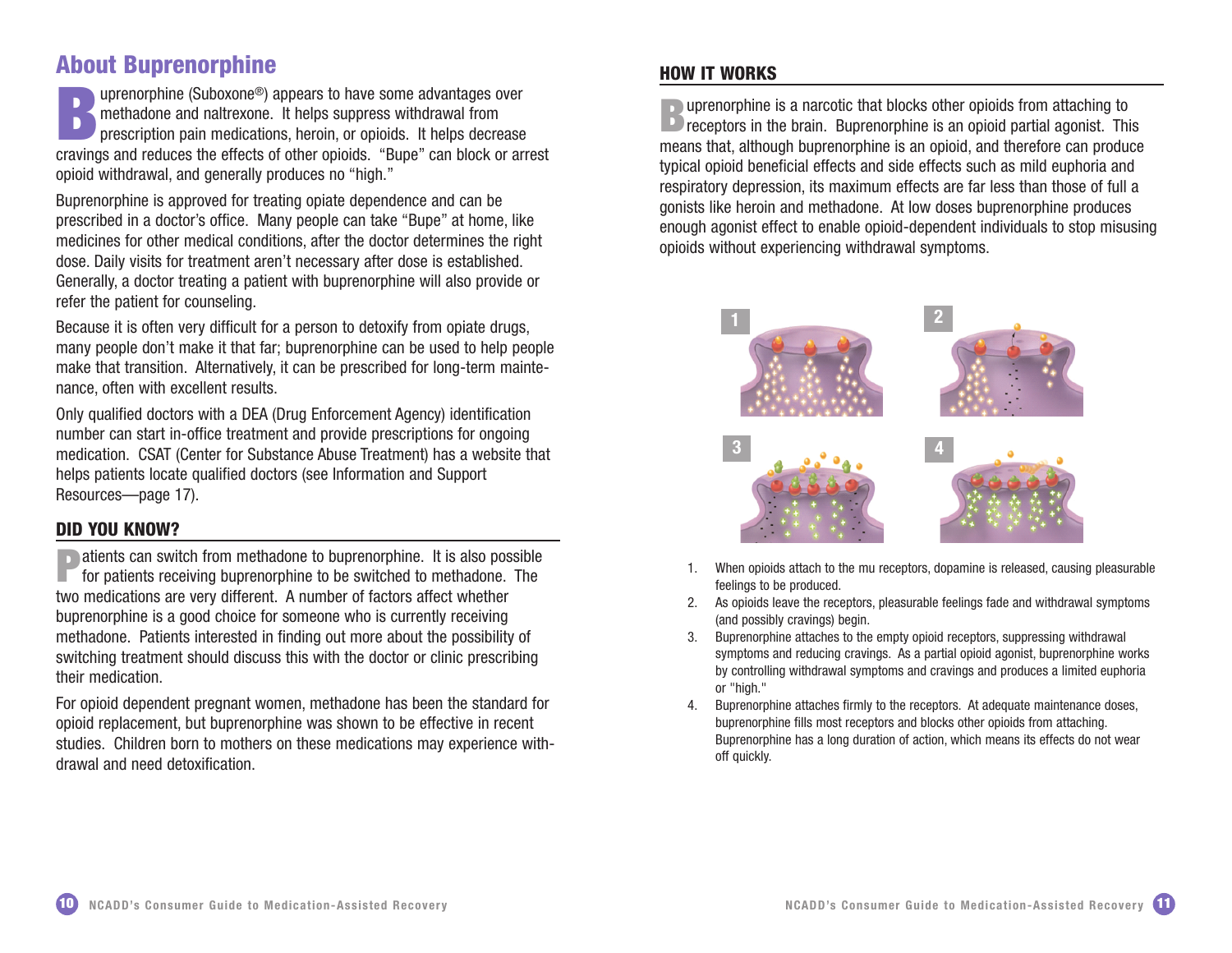# **WARNING:**

### **Addictive Nature of Buprenorphine and Methadone**

I should be noted that buprenorphine (Suboxone, Subutex) and methadone<br>do not remove dependency on opiates; these medications are substitute<br>drugs which are legal when properly obtained, and do not produce a "high<br>or impai t should be noted that buprenorphine (Suboxone, Subutex) and methadone do not remove dependency on opiates; these medications are substitute drugs which are legal when properly obtained, and do not produce a "high" for illegal or unauthorized opiate drugs, and while they allow their users to function normally, they don't eliminate physical dependency on opiates. If the medications are stopped abruptly the user will experience withdrawal and may find it difficult to stop the medication entirely without professional help.

### **About Naltrexone**

**Nationalization** can be used to treat heroin or other opioid dependence<br>because it blocks the drug's effects. It is important for people who use<br>opiates to go through detoxification (detox) first, so they are opiate-free<br> because it blocks the drug's effects. It is important for people who use before starting to take naltrexone.

If a person does detoxify from opioids and begins to take naltrexone, it still will not work well for this purpose unless a person has a strong social support system, including someone who will make sure that he or she continues to take the medication regularly. When an adolescent is taking naltrexone to treat opioid dependence, it is particularly important that parents provide strong support and supervision.

The long lasting, injectable form of Naltrexone (Vivitrol®) has been approved by the Food and Drug Administration (FDA) for use in opioid-dependent patients. This preparation blocks the effects of opiates for about one month, with one injection.

For many years, methadone and naltrexone have been the principal medications available for the treatment of opioid dependence. Both can block the "high" from opioids. Methadone suppresses withdrawal and craving but is only available from special clinics and new patients must go every day; overdoses can be fatal. Naltrexone can be prescribed in a doctor's office but does not suppress withdrawal and craving. Overdoses are non-fatal with naltrexone.

# **QUESTIONS TO ASK YOUR HEALTH PROFESSIONAL:**

- **1. How will this medication benefit me?**
- **2. How effective is this medication?**
- **3. How long has this medication been used to treat (tobacco/nicotine, alcohol, opioid) dependence?**
- **4. Why is it important to take this medication as directed?**
- **5. Can I switch from methadone to buprenorphine or from buprenorphine to methadone?**
- **6. How long will I stay on this medication?**
- **7. What will my course of treatment on a medication be like?**
- **8. How do I start medication-assisted recovery?**
- **9. Do I need to be in withdrawal?**
- **10. What happens when I first start taking my prescribed medication?**
- **11. What happens in the maintenance phase?**
- **12. How do I take my prescribed medication?**
- **13. How can I increase my chance of success with this particular medication?**
- **14. What are some important directions about using this medication?**
- **15. What safety information should I know about?**
- **16. What are the commonly reported side effects?**
- **17. What about combining this medication with other medications/drugs?**
- **18. What pre-existing medical conditions should I be concerned about when considering this medication?**
- **19. What effects should I watch out for and contact my doctor about?**
- **20. What is the potential for dependence on this medication?**
- **21. What about using this medication and driving or operating machinery?**
- **22. Has this medication been approved for use in children younger than 16?**
- **23. What about using this medication if I am pregnant?**
- **24. What about using this medication and breast-feeding?**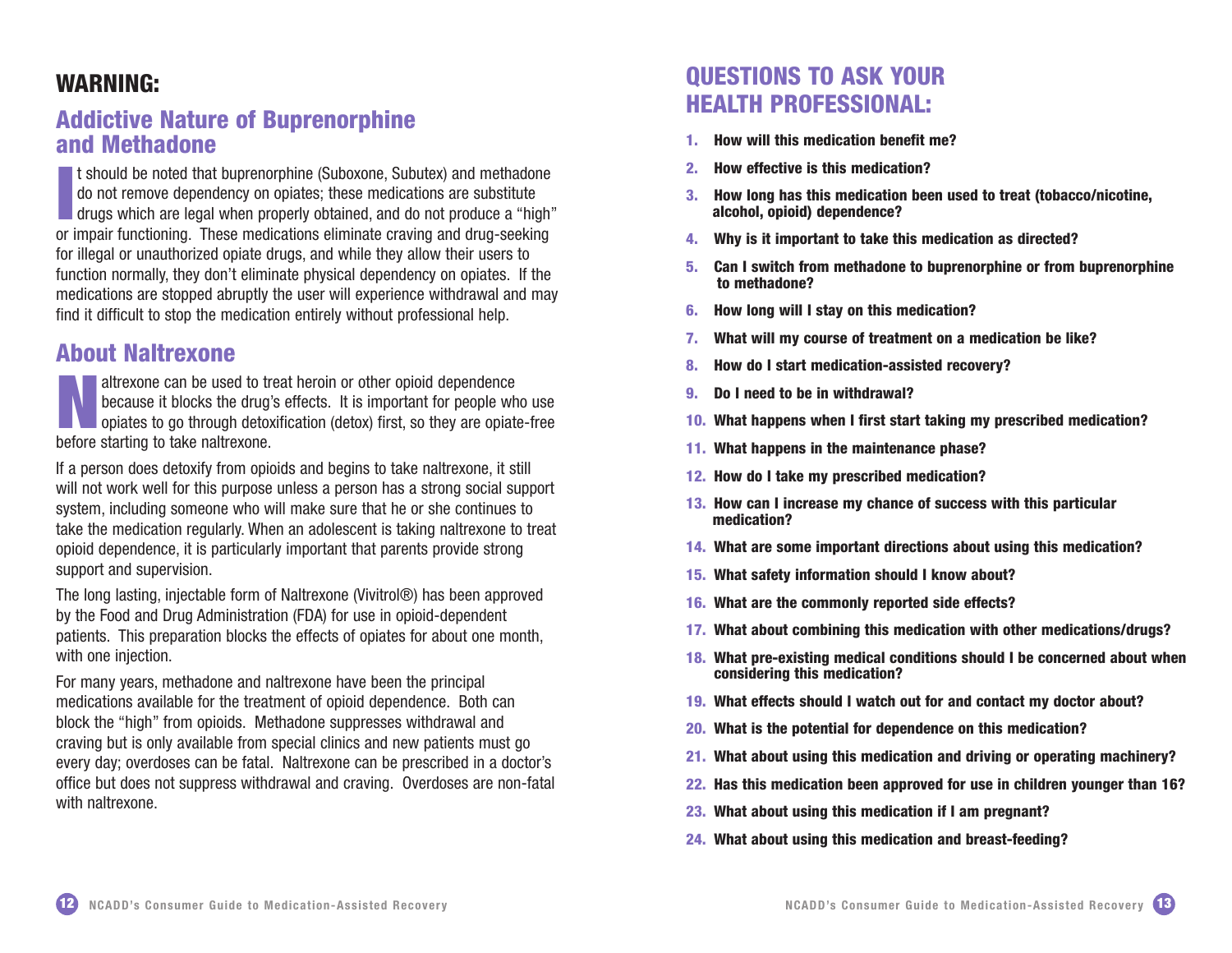# **Conclusion**

**Your journey may lead you along a variety of pathways to recovery.**<br> **Medication-Assisted Recovery may be a part of your recovery process.**<br> **If conventional methods of recovery alone are not enough, Medication-**<br> **Assist** Medication-Assisted Recovery may be a part of your recovery process. Assisted Recovery may be the missing link. You deserve to live free of the pain and unmanageability of alcohol and other drug addiction. It is our goal and hope that this Guide helps you as you consider your options.

With commitment and help, anyone can recover from alcohol or drug addiction. We congratulate you for having the courage to seek information about Medication-Assisted Recovery. If you want more detailed information or have additional questions about specific medications, contact a physician specifically trained and experienced in the diagnosis and treatment of addiction.

NCADD gratefully acknowledges our Affiliate, The Council of Southeast PA and it's program, PRO-ACT, for creating the original Consumer's Guide, edited by NCADD's Medical-Scientific Committee.



### **Information About NCADD:**

**Ounded in 1944 by Marty Mann, the first woman to recover from** 

alcoholism in Alcoholics Anonymous (AA), the National Council on

**FFELTS CONCERT AFFORM STATES IN AFFORM AFFORM AFFORM AFFORM AFFORM AFFORM AFFORM AFFINITED AFFORM AFFINITED AFFINITED Affiliates is dedicated to increasing awareness and reducing the stigma often and Brug Dependence, Inc.** Alcoholism and Drug Dependence, Inc. (NCADD) and its National Network associated with the disease of alcoholism and drug dependence and advocates for the elimination of discrimination in terms of access to appropriate treatment within the health care system and in the workplace. NCADD Affiliates provide community education, prevention, information/referral, intervention, training, recovery support and advocacy services.

Last year, 43 million individuals and families were served by NCADD and the National Network of

# **Glossary & Commonly Used Terms**

**Addiction:** A chronic disorder precipitated by a combination of genetic, biological/pharmacological and social factors. Addiction is characterized by the repeated use of substances or behaviors despite clear evidence of negative consequences related to such use.

**Agonist:** A drug or medication that can interact with nerve cell receptors to stimulate drug actions or effects.

**Full opioid agonist:** A drug or medication that stimulates activity at opioid receptors in the brain that are normally stimulated by naturally occurring opioids and endorphins. Examples of full opioid agonists include morphine, methadone, oxycodone, hydrocodone, heroin, codeine, meperidine (Demerol®), propoxyphene, and fentanyl.

**Partial opioid agonist:** A drug or medication that can both activate and block opioid receptors, depending on the clinical situation. Under appropriate conditions, partial agonists can produce effects similar to those of either agonists or antagonists. Buprenorphine is a partial opioid agonist.

**Antagonist:** A drug or medication that prevents molecules of other drugs/medications from binding to a receptor (*e.g.*, an opioid receptor). Antagonists can also displace other opioids and can precipitate withdrawal, or block the effects of other opioids. Examples of antagonists include naltrexone and naloxone.

**Compulsive:** The type of behavior a person exhibits that is overpowering, repeated, and often irrational.

**Craving:** The intense desire for something.

**Dependence** (physical or psychological): As a general term, to need or depend on something or someone for support, function or survival. As applied to alcohol and other drugs, the term implies a need for repeated use to feel good or to avoid feeling bad. The Diagnostic and Statistical Manual of Mental Disorders, or DSM-IV, defines dependence as "a cluster of cognitive, behavioral and physiological symptoms that indicate a person has impaired control of psychoactive substance use and continues use of the substance despite adverse consequences." Being compelled to keep using, even when you know that physical or psychological problems are being caused or made worse by the drug.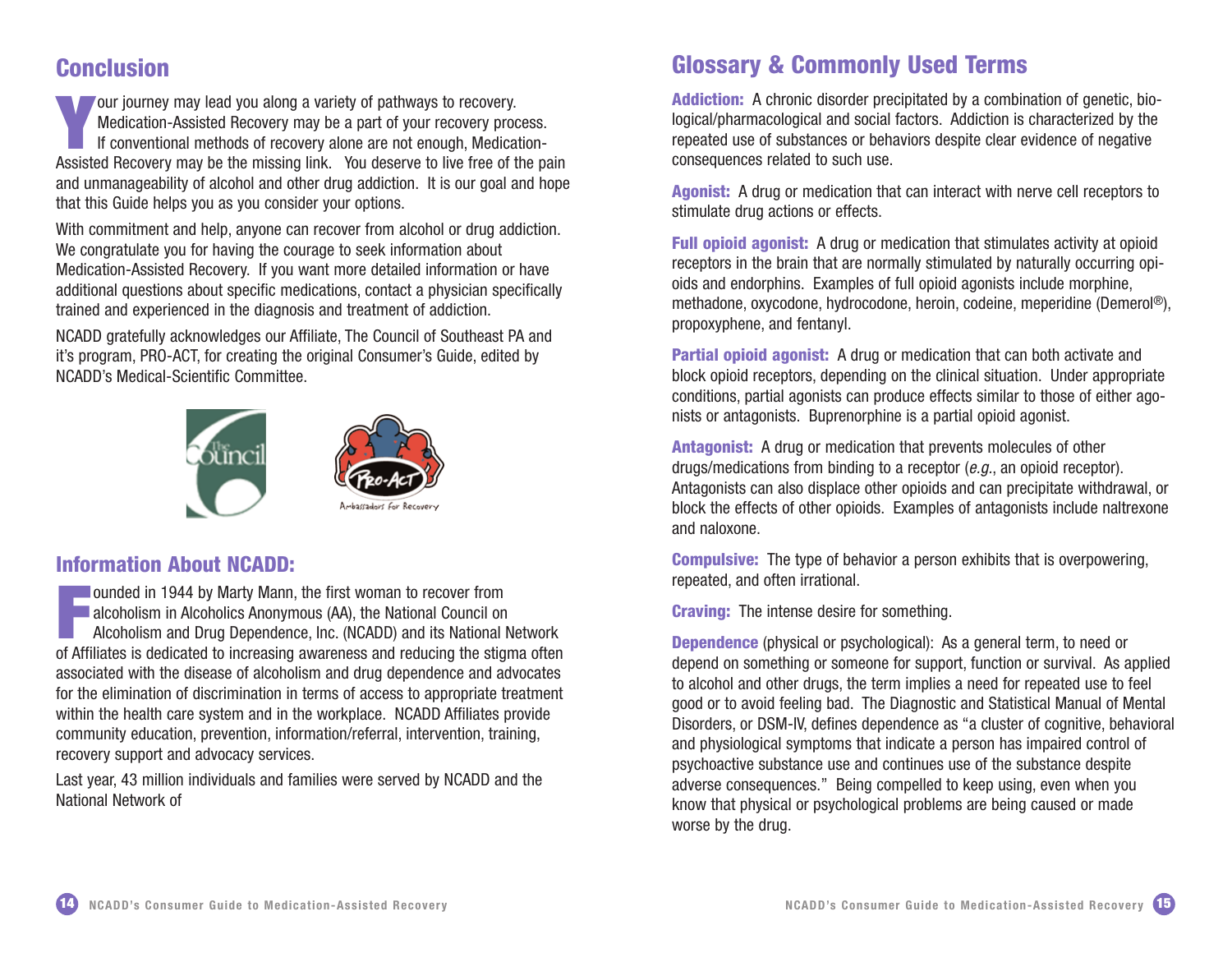**Dopamine:** A naturally occurring chemical that helps to cause feelings of pleasure in the brain.

**Maintenance:** The phase of treatment when the person is taking a stable dose and working with a physician or counselor to address other issues affecting his/her dependence and ability to rebuild his/her life.

**Opiate:** A drug created directly from opium or a synthetic substance that has sedative or narcotic effects similar to those of opium. Morphine and codeine are both opiates.

**Opioid:** A drug with opium-like qualities, which means that it reduces pain, causes relaxation or sleepiness, and carries an addictive potential. Opioids may be either 1) derived from opiates or 2) chemically related to opiates or opium. Opioids include some prescription painkillers, such as oxycodone and hydrocodone. Buprenorphine, methadone, and heroin are also opioids.

**Overdose:** When a chemical substance is taken in quantities or concentrations that are large enough to overwhelm the body, causing life-threatening illness or death.

**Recovery:** Recovery from substance dependence is a voluntarily maintained lifestyle characterized by sobriety, personal health and citizenship.

**Relapse/Reoccurance:** The return of signs and symptoms of a disease after a patient has enjoyed a remission (disappearance of signs, symptoms).

**Stigma:** Something that takes away from the character or reputation of a person or group; a symbol of disgrace.

**Tolerance:** A decrease in response to a drug dose that occurs with continued use. An increase in the dose of a drug is required to achieve the effects originally produced by lower doses.

**Triggers:** Activities, sounds, places, people, images, events, or other things that can cause an addicted person to want to again use the drug to which they were addicted. Triggers can bring on cravings.

**Withdrawal:** The uncomfortable symptoms (such as pain, cramps, vomiting, diarrhea, anxiety, sleep problems, cravings) that develop.

# **Information & Support Resources**

National Council on Alcoholism and Drug Dependence, Inc. NCADD Affiliate Referral: 800-622-2255 **www.ncadd.org** 

American Society of Addiction Medicine **www.asam.org**

#### **MUTUAL AID/SELP-HELP SUPPORT RESOURCES**

**www.aa.org** Alcoholics Anonymous (AA) **www.al-anon.alateen.org** Al-Anon Family Groups **www.na.org** Narcotics Anonymous (NA) **www.nar-anon.org** Nar-Anon Family Groups

#### **SPECIFICALLY FOR SMOKING CESSATION**

**www.quitnet.com www.nicotine-anonymous.org** 12 Step program of recovery

#### **SPECIFICALLY FOR BUPRENORPHINE**

For more information about opioid dependence and SUBOXONE® treatment: **www.buprenorphine.samhsa.gov** Substance Abuse and Mental Health Services Administration website; includes Buprenorphine Physician Finder **www.naabt.org** The National Alliance of Advocates for Buprenorphine Treatment (NAABT)

**www.suboxone.com** and Suboxone Help Line (877-782-6966) Operated by Reckitt Benckiser, manufacturer of Suboxone

#### **SPECIFICALLY FOR METHADONE**

#### Consumer Advocacy Groups:

**www.afirmfwc.org** Advocates for the Integration of Recovery and Methadone **www.methadone.org** National Alliance of Methadone Advocates Methadone-based Recovery Mutual Aid Societies: **www.methadonesupport.org** Methadone Anonymous SUPPORT Professional Advocacy Groups: **www.aatod.org** The American Association for the Treatment of Opioid Dependence

#### **FEDERAL GOVERNMENT RESOURCES**

**www.findtreatment.samhsa.gov** Substance Abuse and Mental Health Services Administration; (SAMHSA) Treatment Facility Locator **www.NIAAA.nih.gov** National Institute on Alcohol Abuse and Alcoholism (NIAAA)

**www.NIDA.nih.gov** National Institute on Drug Abuse (NIDA)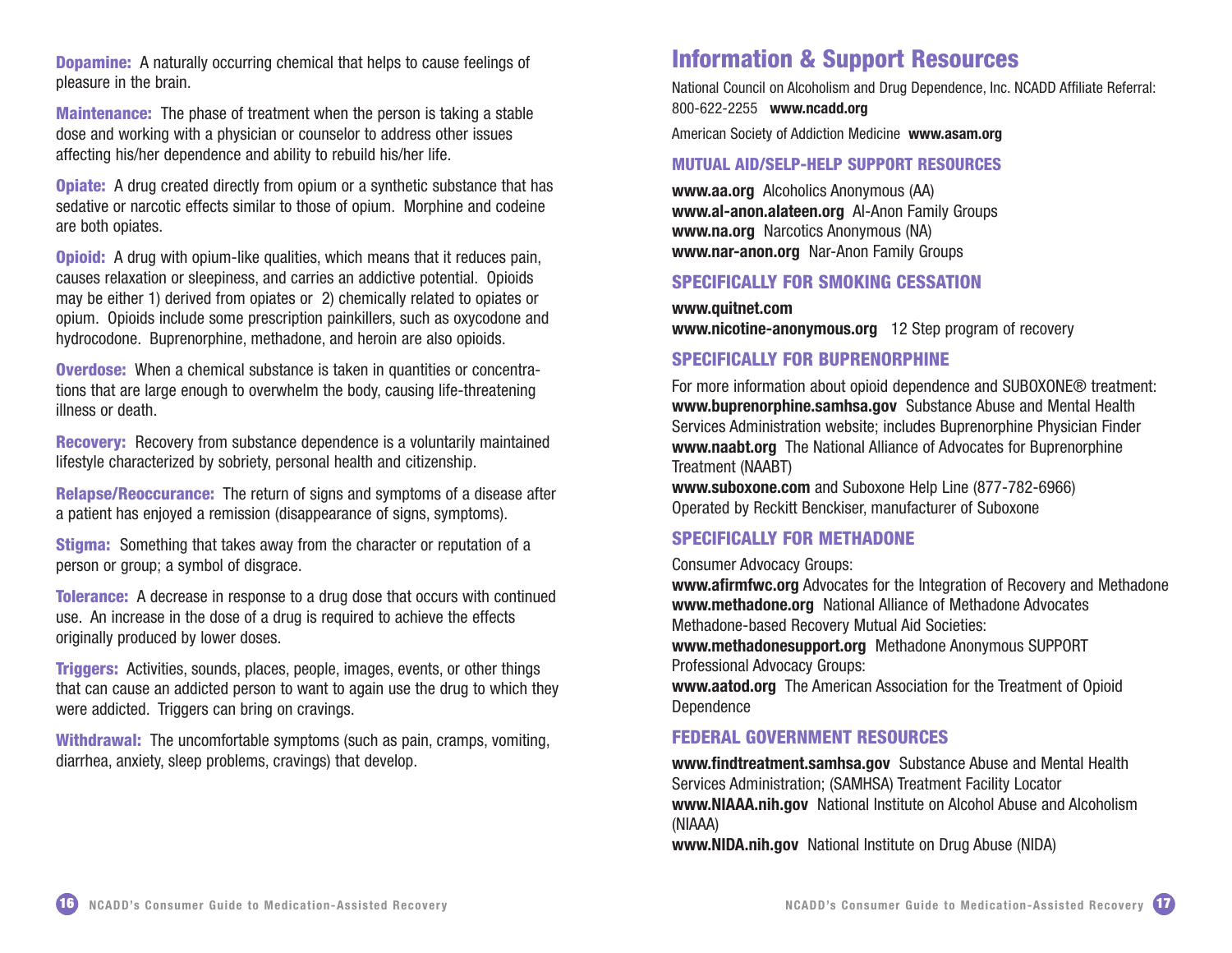# **References**

#### **About Antabuse®**

The Columbia Electronic Encyclopedia, 6th ed. (2005). Columbia University Press.

### **About Buprenorphine**

http://www.suboxone.com

Johnson RE, Strain EC, Amass L. Buprenorphine: how to use it right. Drug Alcohol Depend. 2003;70(suppl 2):S59-S77.

Walsh SL, Eissenberg T. The clinical pharmacology of buprenorphine: extrapolating from the laboratory to the clinic. Drug Alcohol Depend. 2003;70(suppl 2):S13-S27.

### **About Campral®**

http://www.campral.com/about.aspx

### **About Methadone**

http://www.whitehousedrugpolicy.gov/publications/factsht/methadone

Center for Substance Abuse Treatment. What is substance abuse treatment? A booklet for families. DHHS publication No. (SMA) 04-3955. Rockville, MD: Substance Abuse and Mental Health Services Administration, 2004.

http://www.macalester.edu/psychology/whathap/UBNRP/Dopamine/alcoholtobac.html

### **About Naltrexone**

http://www.nlm.nih.gov/medlineplus/druginfo/uspdi/202388.html#SXX07

### **About Nicotine Replacement Therapy (NRT)**

http://en.wikipedia.org/wiki/Nicotine\_replacement\_therapy Wikipedia, citation verified 11/09/06: http://www.who.int/tobacco/en/

### **Alcohol Dependence**

http://health.yahoo.com/ency/healthwise/hw130547

### **Co-occurring Disorders**

Center for Substance Abuse Treatment. What is substance abuse treatment? A booklet for families. DHHS publication No,. (SMA) 04-3955. Rockville, MD: Substance Abuse and Mental Health Services Administration, 2004.

### **Glossary**

http://www.suboxone.com

Information & Support—Federal Government Resources

Center for Substance Abuse Treatment. What is substance abuse treatment? A booklet for families. DHHS publication No. (SMA) 04-3955. Rockville, MD: Substance Abuse and Mental Health Services Administration, 2004.

### **Introduction**

White, W. & Coon, B. (2003). Methadone and the anti-medication bias in addiction treatment. Counselor 4(5): 58-63.

### **Opioid Dependence**

http://www.suboxone.com/patients/opioiddependence

Camí J, Farré M. Mechanisms of disease: drug addiction. N Engl J Med. 2003;349:975-986.

Kosten TR, George TP. The neurobiology of opioid dependence: implications for treatment. Sci Pract Perspect. 2002;1:13-20.

### **Tobacco and Nicotine Addiction**

Kelly, M. (2003). NAADAC: Tobacco addiction specialist certification manual. Part 1:12-17. OurGlass Publishing.

F.T. Leone, presentation, Tobacco addiction, cessation and intervention 202, February 15, 2005.

### **What is Medication-Assisted Recovery?**

TASC, Inc., for the Center for Substance Abuse Treatment. Substance abuse disorders: A guide to the use of language. Revised April 12, 2004. Substance Abuse and Mental Health Services Administration. Available at: www.naabt.org/documents/Languageofaddictionmedicine.pdf Accessed April 23, 2011.